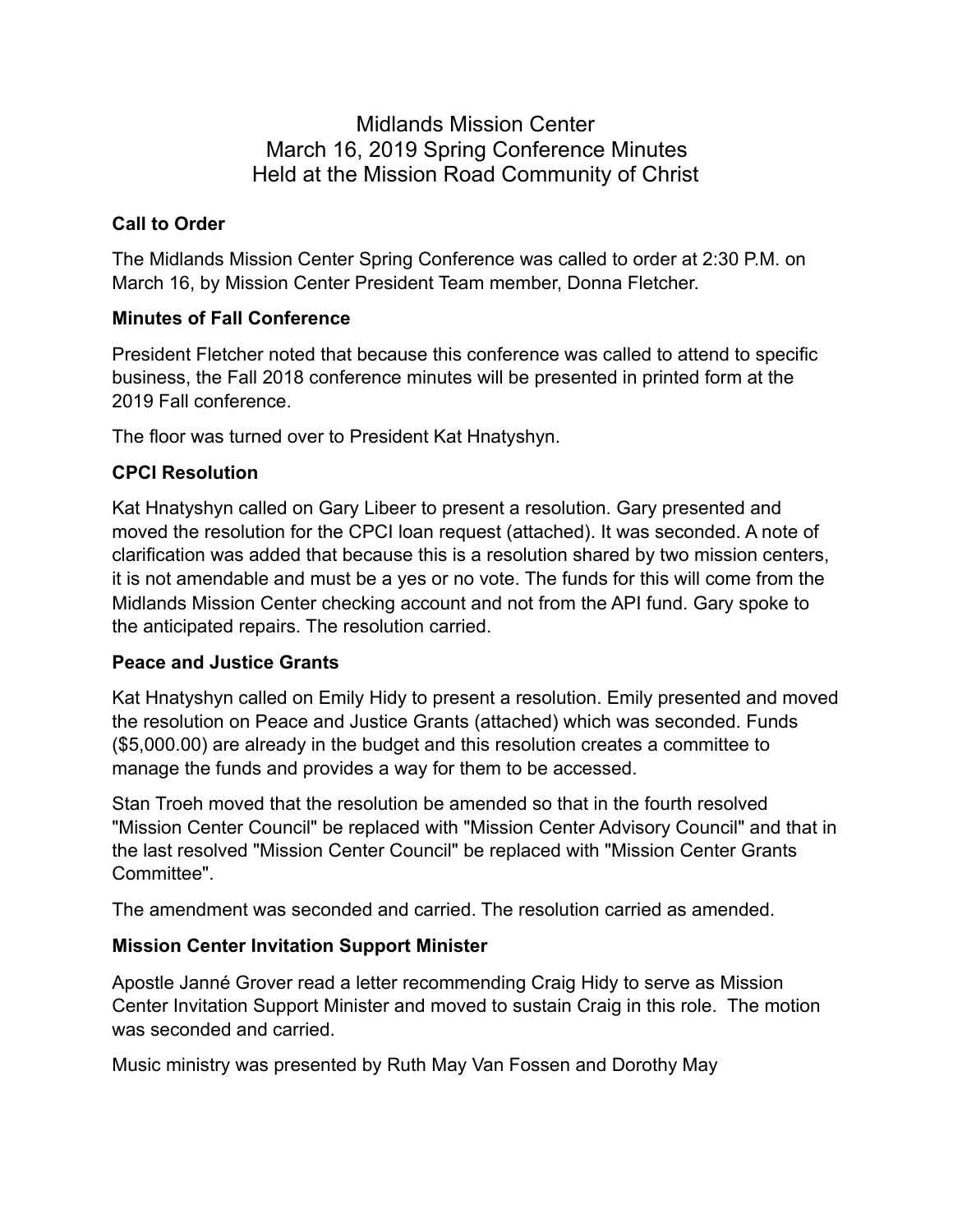#### **Setting Apart**

Craig Hidy was set apart as Mission Center Invitation Support Minister by Apostle Janné Grover and Seventy Donna Fletcher.

Kat Hnatyshyn adjourned the meeting at 3:20 P.M. with the singing of *We Are Pilgrims on a Journey,* CCS 550.

Respectively Submitted,

Sharon Robertson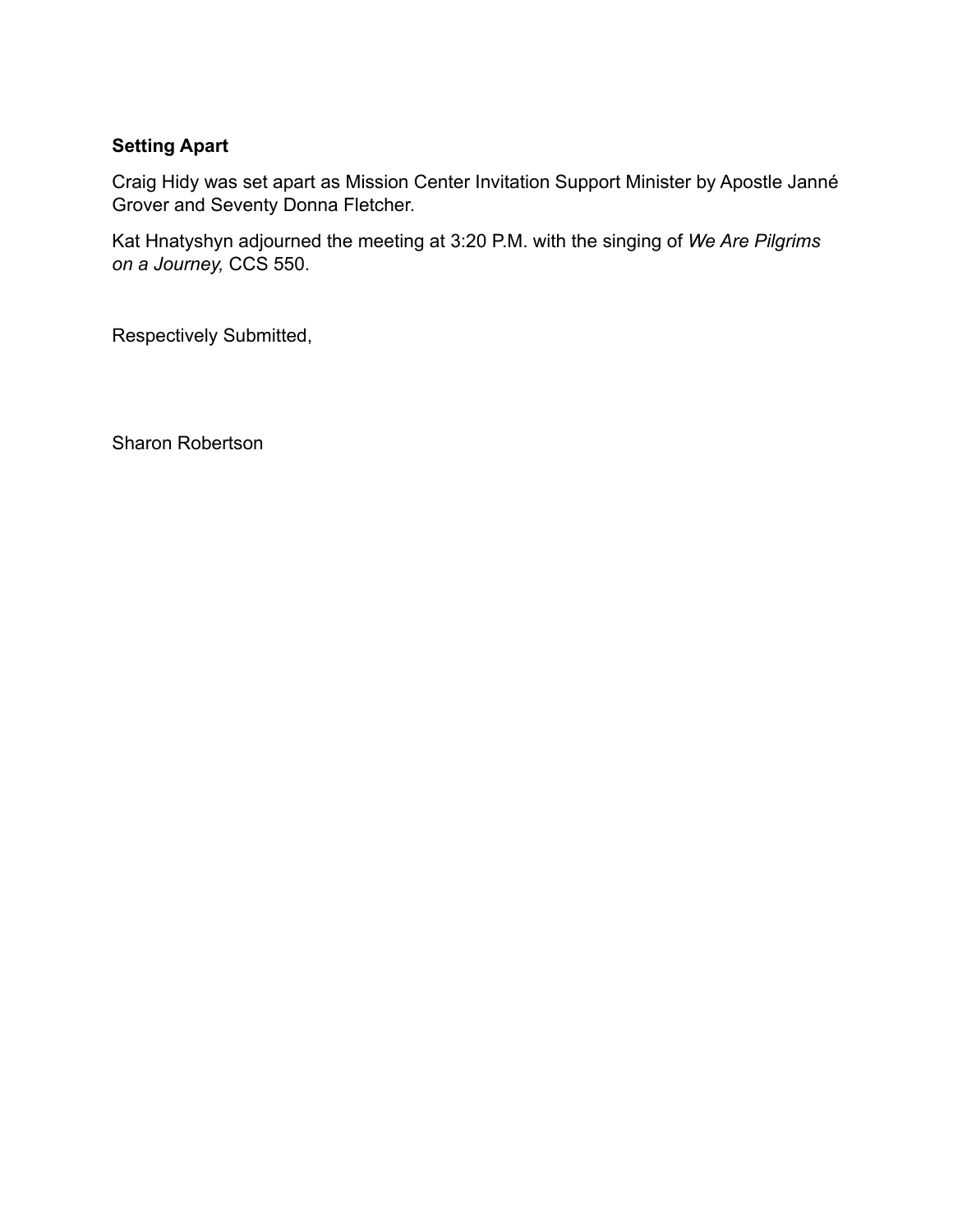### Attachment 1

### **CPCI Loan Request**

**Whereas**, the CPCI board requested a loan from Midlands and Central Mission Centers totaling \$90,000 to repair the Doniphan pool, with a repayment of 10 years, the first two interest free and the remaining eight at 2.5% based on the balance at the end of two years, and that the loan will be split 15% from Midlands and 85% from Central Mission Centers based on ownership interest; and

**Whereas**, the CPCI board has agreed to direct a significant fundraising effort to pay off the loan, if possible through fundraising, within two years; therefore, be it

**Resolved, that Midlands Mission Center loan \$13,500 to Center Place Campground, Inc. in support of repairing the Doniphan pool for no longer than 10 years with an 2.5% annual interest percentage, which will not be charged the first two years.**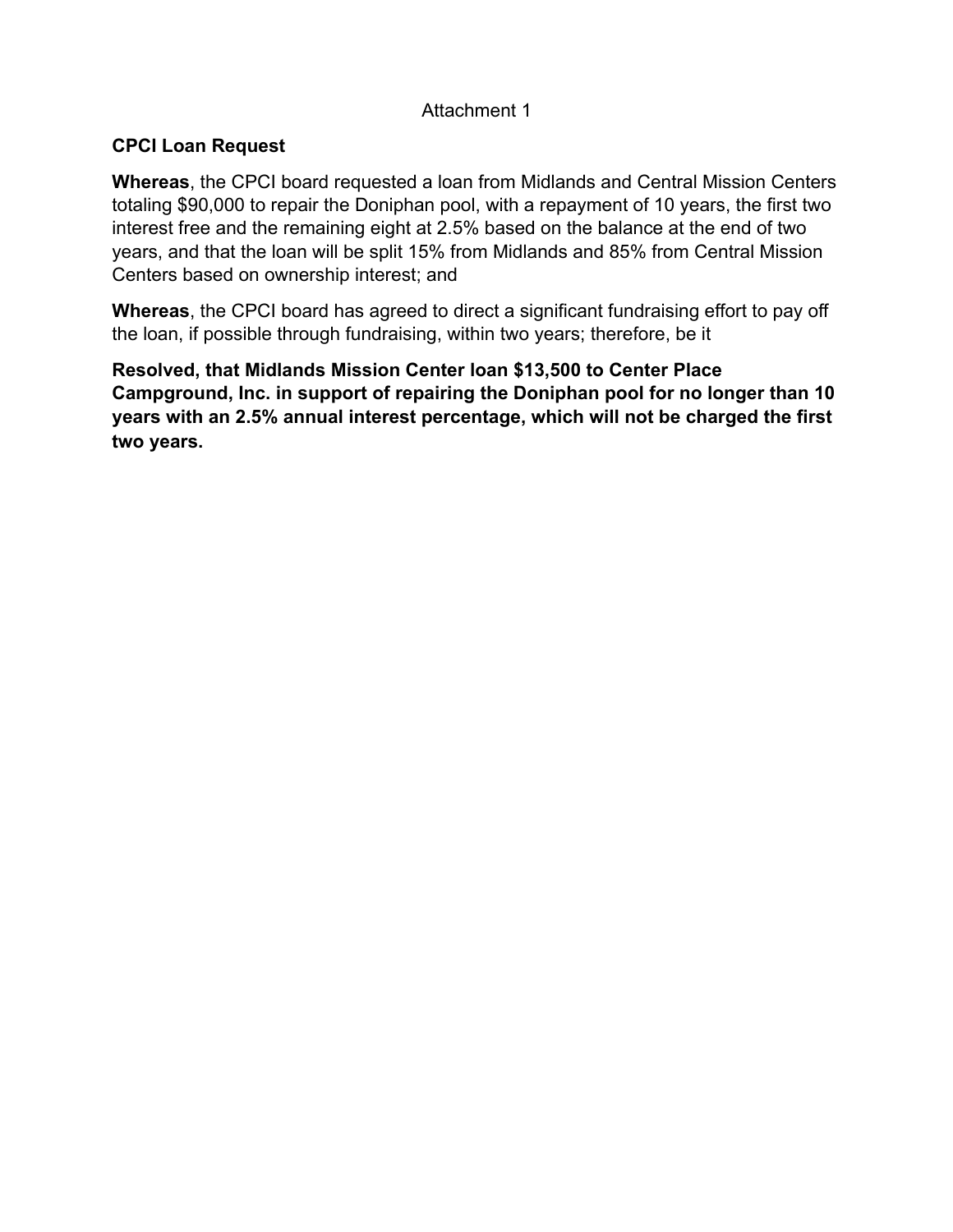#### Attachment 2

Resolution Authorizing Funding for Mission Peace:

Midlands Mission Center New Peace Initiatives Ministries

**Whereas** the Community of Christ is committed to carrying out the cause of God's peaceable kingdom in the world, including promoting community and proclaiming Jesus Christ; and

**Whereas** Article VI, Section 1 of the World Church Bylaws, describing the roles and responsibilities of Mission Centers, designates Mission Centers as responsible for financial resource development and support for specialized ministries; and

**Whereas** the Mission Center Operating Budget serves in part as a resource for financial resource development and support for specialized ministries; and

**Whereas** tangible mission center and congregational specialized ministries concerning Pursue Peace on Earth, one of the church's five mission initiatives, are underrepresented; and

**Whereas** at present there is no local mechanism in place to direct applications or process proposals to access small seed grants for specialized ministries supported by Mission Center funds, technical assistance and oversight; and

**Whereas** existing congregations may benefit from financial and conceptual assistance in undertaking new specialized ministries to answer local needs; and

**Whereas** a well understood, consistent process for objective evaluation of grant proposals may encourage congregations to envision new programs to further the Pursue Peace on Earth mission initiative with the help of startup financial support from the Mission Center; therefore

**Be it Resolved**, that the Midlands (USA) Mission Center (hereafter referred to as "Mission Center") clarify opportunities available for financial assistance for new specialized ministries concerning Pursue Peace on Earth within the Mission Center; and be it further

**Resolved**, that the Mission Center activate a process by which World Church officers or Mission Center leadership, congregations or members can submit proposals for programs within our jurisdiction and apply for funding of new specialized ministries; and be it further

**Resolved**, that the Mission Center allocate in its annual Operating Budget financial support for the purpose of qualified new specialized ministries concerning Pursue Peace on Earth; and be it further